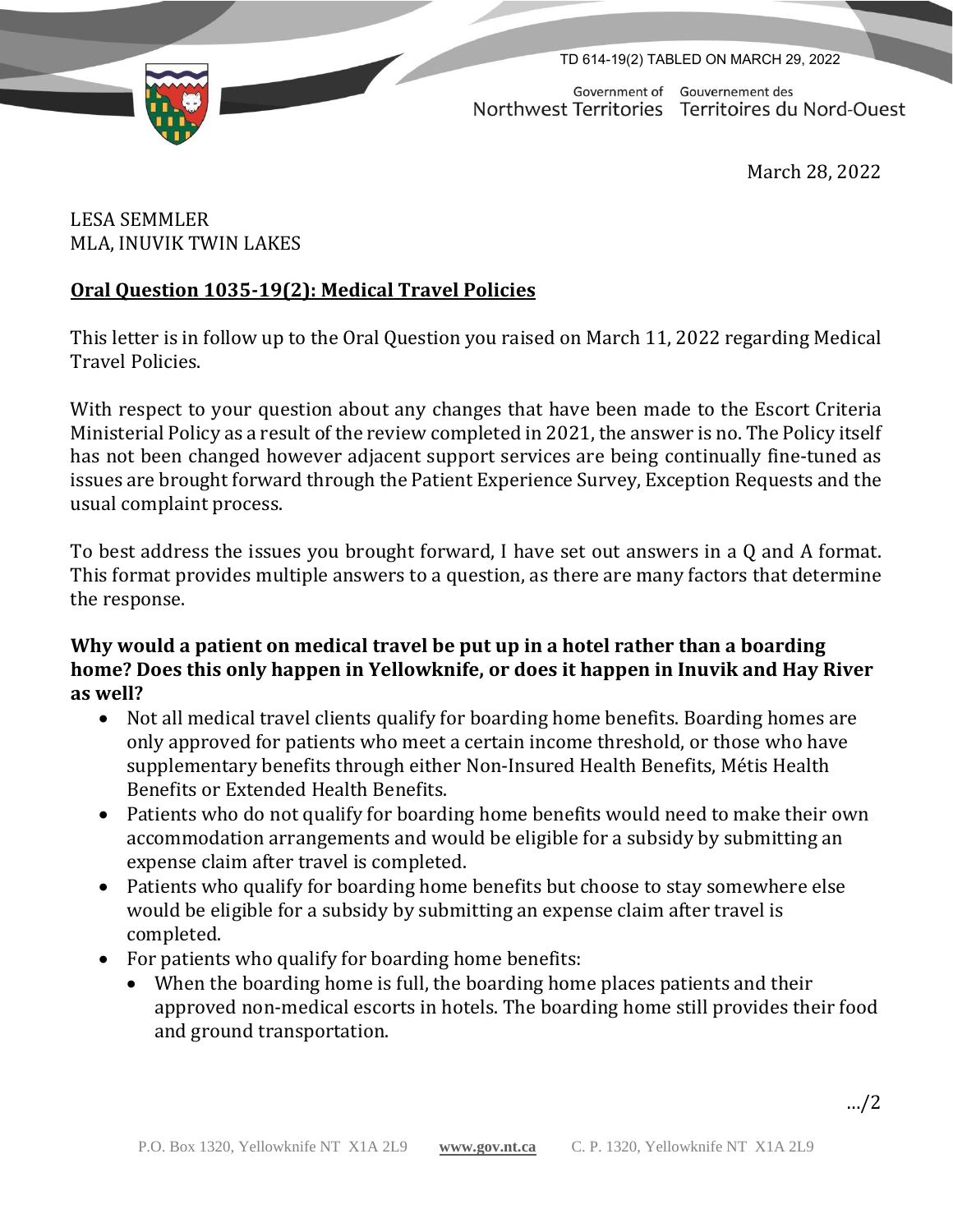- With the onset of COVID19, the allowable occupancy at the boarding homes was significantly reduced resulting in a greater number of patients having to be placed in hotels.
- Some patients are required to be in isolation due to Covid infection or have a medical reason why a communal setting is unsuitable, and they would be placed in a hotel.
- In Inuvik, patients are sometimes placed in hotels. Hay River does not have a boarding home.

### **How often are patients on medical travel put up in hotels (how many patients are put up in a hotel on a given day)?**

- Over the past several months, approximately 30% of patients and their non-medical escorts have been placed in hotels in Yellowknife by the boarding home – an average of 600 patient nights managed by the boarding home with an average of 190 of those nights with patients and/or their approved non-medical escorts placed in hotels.
- These numbers significantly fluctuate from day to day, and week to week. Boarding homes tend to be quite full mid-week but less so on weekends. As well, some months are much busier and fuller than others.

#### **When medical travel patients are put up in hotels, are they given a per diem for food? If yes, how much is it?**

- Patients and their approved non-medical escorts who are placed in hotels by the boarding home do not receive per diems. The boarding home provides them with three meals per day as well as snacks.
- Patients who either do not qualify for boarding home benefits or choose not to stay with the boarding home, but who are still eligible for medical travel benefits, would receive a subsidy of \$18/day for meals and incidentals.

## **Do medical travel escorts get a per diem for food? If yes, how much do they get?**

- Escorts for patients who are staying with the boarding home or placed in a hotel by the boarding home would receive three meals per day and snacks from the boarding home – not per diems.
- Only the approved non-medical escorts of patients who do not qualify for boarding home benefits, or choose not to stay at the boarding home, would be eligible for the subsidy of \$18/day for meals and incidentals.